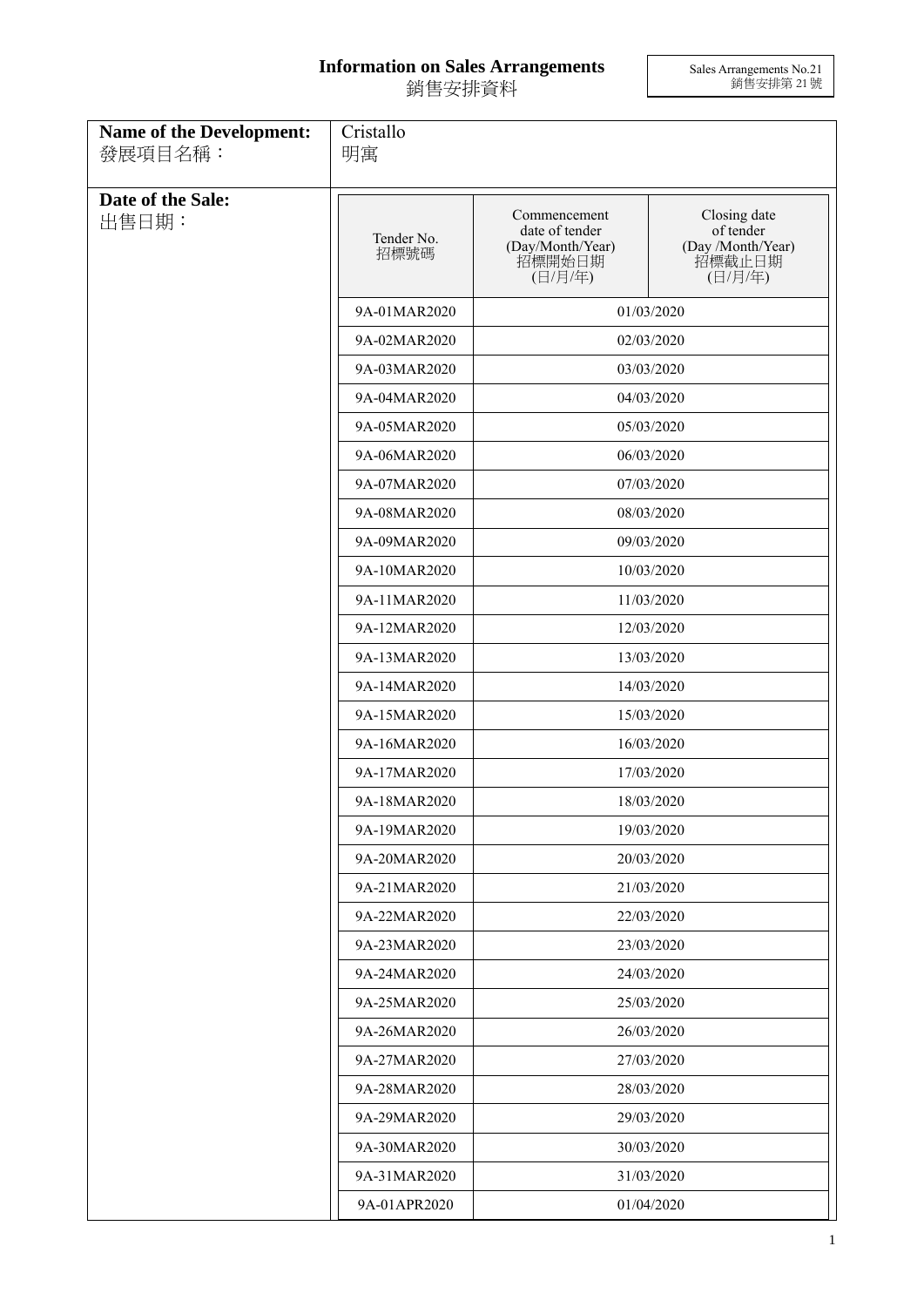| 9A-02APR2020 | 02/04/2020 |
|--------------|------------|
| 9A-03APR2020 | 03/04/2020 |
| 9A-04APR2020 | 04/04/2020 |
| 9A-05APR2020 | 05/04/2020 |
| 9A-06APR2020 | 06/04/2020 |
| 9A-07APR2020 | 07/04/2020 |
| 9A-08APR2020 | 08/04/2020 |
| 9A-09APR2020 | 09/04/2020 |
| 9A-10APR2020 | 10/04/2020 |
| 9A-11APR2020 | 11/04/2020 |
| 9A-12APR2020 | 12/04/2020 |
| 9A-13APR2020 | 13/04/2020 |
| 9A-14APR2020 | 14/04/2020 |
| 9A-15APR2020 | 15/04/2020 |
| 9A-16APR2020 | 16/04/2020 |
| 9A-17APR2020 | 17/04/2020 |
| 9A-18APR2020 | 18/04/2020 |
| 9A-19APR2020 | 19/04/2020 |
| 9A-20APR2020 | 20/04/2020 |
| 9A-21APR2020 | 21/04/2020 |
| 9A-22APR2020 | 22/04/2020 |
| 9A-23APR2020 | 23/04/2020 |
| 9A-24APR2020 | 24/04/2020 |
| 9A-25APR2020 | 25/04/2020 |
| 9A-26APR2020 | 26/04/2020 |
| 9A-27APR2020 | 27/04/2020 |
| 9A-28APR2020 | 28/04/2020 |
| 9A-29APR2020 | 29/04/2020 |
| 9A-30APR2020 | 30/04/2020 |
| 9A-01MAY2020 | 01/05/2020 |
| 9A-02MAY2020 | 02/05/2020 |
| 9A-03MAY2020 | 03/05/2020 |
| 9A-04MAY2020 | 04/05/2020 |
| 9A-05MAY2020 | 05/05/2020 |
| 9A-06MAY2020 | 06/05/2020 |
| 9A-07MAY2020 | 07/05/2020 |
| 9A-08MAY2020 | 08/05/2020 |
| 9A-09MAY2020 | 09/05/2020 |
| 9A-10MAY2020 | 10/05/2020 |
| 9A-11MAY2020 | 11/05/2020 |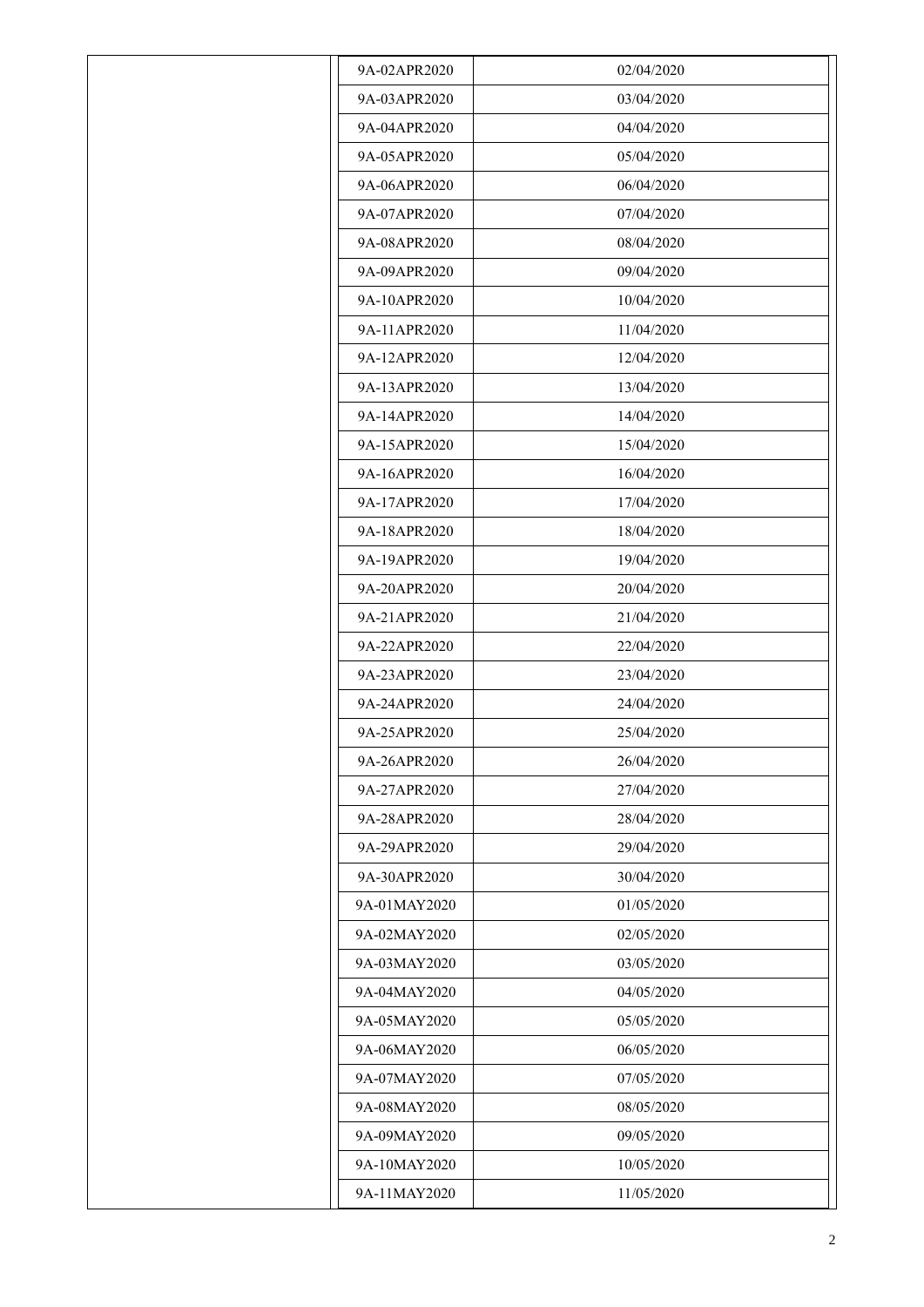|                            | 9A-12MAY2020       |                                          | 12/05/2020                          |
|----------------------------|--------------------|------------------------------------------|-------------------------------------|
|                            | 9A-13MAY2020       |                                          | 13/05/2020                          |
|                            | 9A-14MAY2020       |                                          | 14/05/2020                          |
|                            | 9A-15MAY2020       |                                          | 15/05/2020                          |
|                            | 9A-16MAY2020       |                                          | 16/05/2020                          |
|                            | 9A-17MAY2020       |                                          | 17/05/2020                          |
|                            | 9A-18MAY2020       |                                          | 18/05/2020                          |
|                            | 9A-19MAY2020       |                                          | 19/05/2020                          |
|                            | 9A-20MAY2020       | 20/05/2020                               |                                     |
|                            | 9A-21MAY2020       |                                          | 21/05/2020                          |
|                            | 9A-22MAY2020       |                                          | 22/05/2020                          |
|                            | 9A-23MAY2020       |                                          | 23/05/2020                          |
|                            | 9A-24MAY2020       |                                          | 24/05/2020                          |
|                            | 9A-25MAY2020       |                                          | 25/05/2020                          |
|                            | 9A-26MAY2020       |                                          | 26/05/2020                          |
|                            | 9A-27MAY2020       |                                          | 27/05/2020                          |
|                            | 9A-28MAY2020       |                                          | 28/05/2020                          |
|                            | 9A-29MAY2020       |                                          | 29/05/2020                          |
|                            | 9A-30MAY2020       |                                          | 30/05/2020                          |
|                            | 9A-31MAY2020       |                                          | 31/05/2020                          |
|                            |                    |                                          |                                     |
|                            |                    |                                          |                                     |
| Time of the Sale:<br>出售時間: | Tender No.<br>招標號碼 | Commencement<br>time of tender<br>招標開始時間 | Closing time<br>of tender<br>招標截止時間 |
|                            | 9A-01MAR2020       | 4:00 p.m. 下午4時                           | 5:00 p.m. 下午5時                      |
|                            | 9A-02MAR2020       | 4:00 p.m. 下午4時                           | 5:00 p.m. 下午5時                      |
|                            | 9A-03MAR2020       | 4:00 p.m. 下午4時                           | 5:00 p.m. 下午5時                      |
|                            | 9A-04MAR2020       | 4:00 p.m. 下午4時                           | 5:00 p.m. 下午5時                      |
|                            | 9A-05MAR2020       | 4:00 p.m. 下午4時                           | 5:00 p.m. 下午5時                      |
|                            | 9A-06MAR2020       | 4:00 p.m. 下午4時                           | 5:00 p.m. 下午5時                      |
|                            | 9A-07MAR2020       | 4:00 p.m. 下午4時                           | 5:00 p.m. 下午5時                      |
|                            | 9A-08MAR2020       | 4:00 p.m. 下午4時                           | 5:00 p.m. 下午5時                      |
|                            | 9A-09MAR2020       | 4:00 p.m. 下午4時                           | 5:00 p.m. 下午5時                      |
|                            | 9A-10MAR2020       | 4:00 p.m. 下午4時                           | 5:00 p.m. 下午5時                      |
|                            | 9A-11MAR2020       | 4:00 p.m. 下午4時                           | 5:00 p.m. 下午5時                      |
|                            | 9A-12MAR2020       | 4:00 p.m. 下午4時                           | 5:00 p.m. 下午5時                      |
|                            | 9A-13MAR2020       | 4:00 p.m. 下午4時                           | 5:00 p.m. 下午5時                      |
|                            | 9A-14MAR2020       | 4:00 p.m. 下午4時                           | 5:00 p.m. 下午5時                      |
|                            | 9A-15MAR2020       | 4:00 p.m. 下午4時                           | 5:00 p.m. 下午5時                      |
|                            | 9A-16MAR2020       | 4:00 p.m. 下午4時                           | 5:00 p.m. 下午5時                      |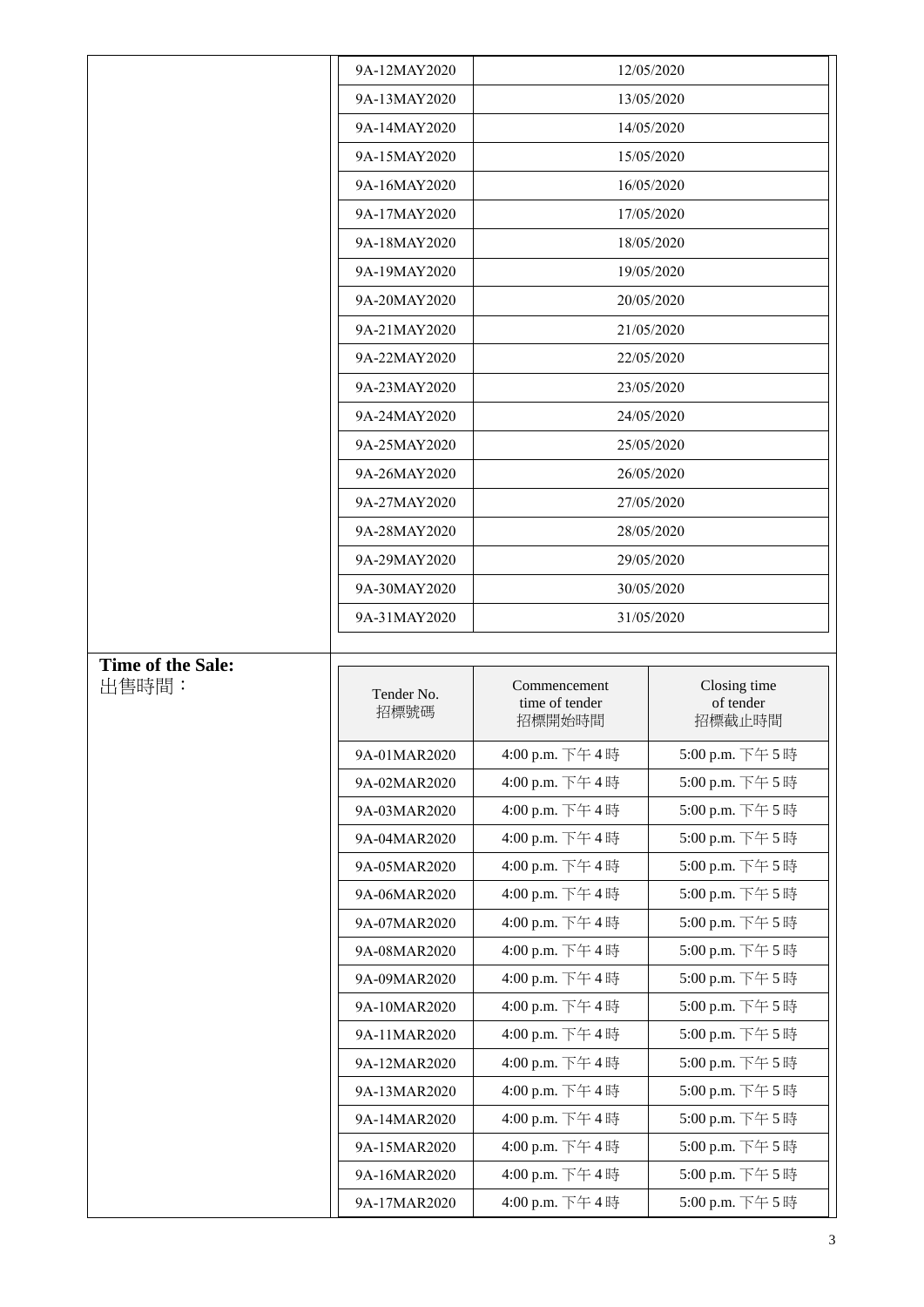| 9A-18MAR2020 | 4:00 p.m. 下午4時 | 5:00 p.m. 下午5時 |
|--------------|----------------|----------------|
| 9A-19MAR2020 | 4:00 p.m. 下午4時 | 5:00 p.m. 下午5時 |
| 9A-20MAR2020 | 4:00 p.m. 下午4時 | 5:00 p.m. 下午5時 |
| 9A-21MAR2020 | 4:00 p.m. 下午4時 | 5:00 p.m. 下午5時 |
| 9A-22MAR2020 | 4:00 p.m. 下午4時 | 5:00 p.m. 下午5時 |
| 9A-23MAR2020 | 4:00 p.m. 下午4時 | 5:00 p.m. 下午5時 |
| 9A-24MAR2020 | 4:00 p.m. 下午4時 | 5:00 p.m. 下午5時 |
| 9A-25MAR2020 | 4:00 p.m. 下午4時 | 5:00 p.m. 下午5時 |
| 9A-26MAR2020 | 4:00 p.m. 下午4時 | 5:00 p.m. 下午5時 |
| 9A-27MAR2020 | 4:00 p.m. 下午4時 | 5:00 p.m. 下午5時 |
| 9A-28MAR2020 | 4:00 p.m. 下午4時 | 5:00 p.m. 下午5時 |
| 9A-29MAR2020 | 4:00 p.m. 下午4時 | 5:00 p.m. 下午5時 |
| 9A-30MAR2020 | 4:00 p.m. 下午4時 | 5:00 p.m. 下午5時 |
| 9A-31MAR2020 | 4:00 p.m. 下午4時 | 5:00 p.m. 下午5時 |
| 9A-01APR2020 | 4:00 p.m. 下午4時 | 5:00 p.m. 下午5時 |
| 9A-02APR2020 | 4:00 p.m. 下午4時 | 5:00 p.m. 下午5時 |
| 9A-03APR2020 | 4:00 p.m. 下午4時 | 5:00 p.m. 下午5時 |
| 9A-04APR2020 | 4:00 p.m. 下午4時 | 5:00 p.m. 下午5時 |
| 9A-05APR2020 | 4:00 p.m. 下午4時 | 5:00 p.m. 下午5時 |
| 9A-06APR2020 | 4:00 p.m. 下午4時 | 5:00 p.m. 下午5時 |
| 9A-07APR2020 | 4:00 p.m. 下午4時 | 5:00 p.m. 下午5時 |
| 9A-08APR2020 | 4:00 p.m. 下午4時 | 5:00 p.m. 下午5時 |
| 9A-09APR2020 | 4:00 p.m. 下午4時 | 5:00 p.m. 下午5時 |
| 9A-10APR2020 | 4:00 p.m. 下午4時 | 5:00 p.m. 下午5時 |
| 9A-11APR2020 | 4:00 p.m. 下午4時 | 5:00 p.m. 下午5時 |
| 9A-12APR2020 | 4:00 p.m. 下午4時 | 5:00 p.m. 下午5時 |
| 9A-13APR2020 | 4:00 p.m. 下午4時 | 5:00 p.m. 下午5時 |
| 9A-14APR2020 | 4:00 p.m. 下午4時 | 5:00 p.m. 下午5時 |
| 9A-15APR2020 | 4:00 p.m. 下午4時 | 5:00 p.m. 下午5時 |
| 9A-16APR2020 | 4:00 p.m. 下午4時 | 5:00 p.m. 下午5時 |
| 9A-17APR2020 | 4:00 p.m. 下午4時 | 5:00 p.m. 下午5時 |
| 9A-18APR2020 | 4:00 p.m. 下午4時 | 5:00 p.m. 下午5時 |
| 9A-19APR2020 | 4:00 p.m. 下午4時 | 5:00 p.m. 下午5時 |
| 9A-20APR2020 | 4:00 p.m. 下午4時 | 5:00 p.m. 下午5時 |
| 9A-21APR2020 | 4:00 p.m. 下午4時 | 5:00 p.m. 下午5時 |
| 9A-22APR2020 | 4:00 p.m. 下午4時 | 5:00 p.m. 下午5時 |
| 9A-23APR2020 | 4:00 p.m. 下午4時 | 5:00 p.m. 下午5時 |
| 9A-24APR2020 | 4:00 p.m. 下午4時 | 5:00 p.m. 下午5時 |
| 9A-25APR2020 | 4:00 p.m. 下午4時 | 5:00 p.m. 下午5時 |
| 9A-26APR2020 | 4:00 p.m. 下午4時 | 5:00 p.m. 下午5時 |
| 9A-27APR2020 | 4:00 p.m. 下午4時 | 5:00 p.m. 下午5時 |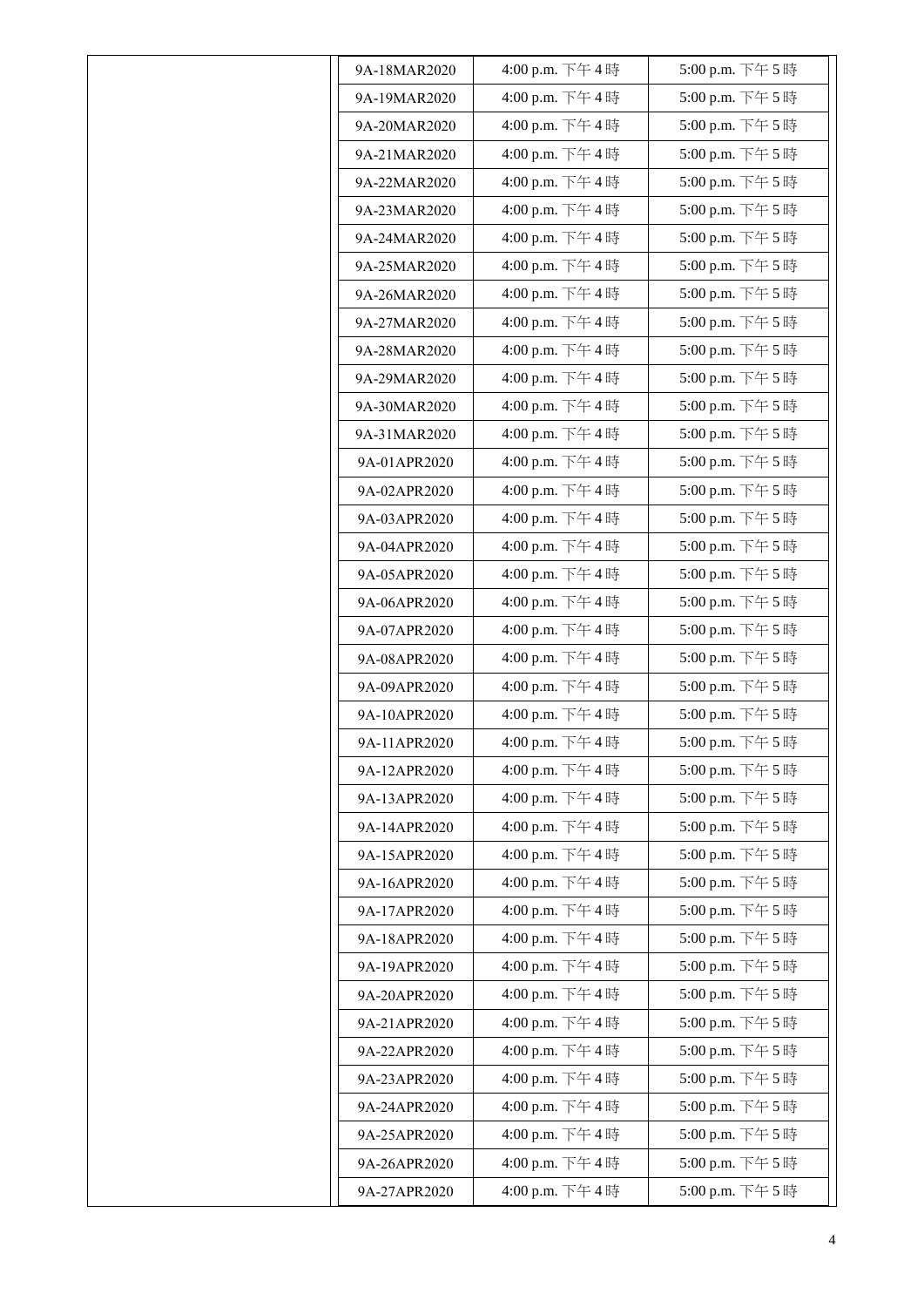|                           | 9A-28APR2020                                             | 4:00 p.m. 下午4時                                                       | 5:00 p.m. 下午5時  |
|---------------------------|----------------------------------------------------------|----------------------------------------------------------------------|-----------------|
|                           | 9A-29APR2020                                             | 4:00 p.m. 下午4時                                                       | 5:00 p.m. 下午 5時 |
|                           | 9A-30APR2020                                             | 4:00 p.m. 下午4時                                                       | 5:00 p.m. 下午5時  |
|                           | 9A-01MAY2020                                             | 4:00 p.m. 下午4時                                                       | 5:00 p.m. 下午5時  |
|                           | 9A-02MAY2020                                             | 4:00 p.m. 下午4時                                                       | 5:00 p.m. 下午5時  |
|                           | 9A-03MAY2020                                             | 4:00 p.m. 下午4時                                                       | 5:00 p.m. 下午5時  |
|                           | 9A-04MAY2020                                             | 4:00 p.m. 下午4時                                                       | 5:00 p.m. 下午5時  |
|                           | 9A-05MAY2020                                             | 4:00 p.m. 下午4時                                                       | 5:00 p.m. 下午5時  |
|                           | 9A-06MAY2020                                             | 4:00 p.m. 下午4時                                                       | 5:00 p.m. 下午5時  |
|                           | 9A-07MAY2020                                             | 4:00 p.m. 下午4時                                                       | 5:00 p.m. 下午5時  |
|                           | 9A-08MAY2020                                             | 4:00 p.m. 下午4時                                                       | 5:00 p.m. 下午5時  |
|                           | 9A-09MAY2020                                             | 4:00 p.m. 下午4時                                                       | 5:00 p.m. 下午5時  |
|                           | 9A-10MAY2020                                             | 4:00 p.m. 下午4時                                                       | 5:00 p.m. 下午5時  |
|                           | 9A-11MAY2020                                             | 4:00 p.m. 下午4時                                                       | 5:00 p.m. 下午5時  |
|                           | 9A-12MAY2020                                             | 4:00 p.m. 下午4時                                                       | 5:00 p.m. 下午5時  |
|                           | 9A-13MAY2020                                             | 4:00 p.m. 下午4時                                                       | 5:00 p.m. 下午5時  |
|                           | 9A-14MAY2020                                             | 4:00 p.m. 下午4時                                                       | 5:00 p.m. 下午5時  |
|                           | 9A-15MAY2020                                             | 4:00 p.m. 下午4時                                                       | 5:00 p.m. 下午5時  |
|                           | 9A-16MAY2020                                             | 4:00 p.m. 下午4時                                                       | 5:00 p.m. 下午5時  |
|                           | 9A-17MAY2020                                             | 4:00 p.m. 下午4時                                                       | 5:00 p.m. 下午5時  |
|                           | 9A-18MAY2020                                             | 4:00 p.m. 下午4時                                                       | 5:00 p.m. 下午5時  |
|                           | 9A-19MAY2020                                             | 4:00 p.m. 下午4時                                                       | 5:00 p.m. 下午5時  |
|                           | 9A-20MAY2020                                             | 4:00 p.m. 下午4時                                                       | 5:00 p.m. 下午5時  |
|                           | 9A-21MAY2020                                             | 4:00 p.m. 下午4時                                                       | 5:00 p.m. 下午5時  |
|                           | 9A-22MAY2020                                             | 4:00 p.m. 下午4時                                                       | 5:00 p.m. 下午5時  |
|                           | 9A-23MAY2020                                             | 4:00 p.m. 下午4時                                                       | 5:00 p.m. 下午5時  |
|                           | 9A-24MAY2020                                             | 4:00 p.m. 下午4時                                                       | 5:00 p.m. 下午5時  |
|                           | 9A-25MAY2020                                             | 4:00 p.m. 下午4時                                                       | 5:00 p.m. 下午5時  |
|                           | 9A-26MAY2020                                             | 4:00 p.m. 下午4時                                                       | 5:00 p.m. 下午5時  |
|                           | 9A-27MAY2020                                             | 4:00 p.m. 下午4時                                                       | 5:00 p.m. 下午5時  |
|                           | 9A-28MAY2020                                             | 4:00 p.m. 下午4時                                                       | 5:00 p.m. 下午5時  |
|                           | 9A-29MAY2020                                             | 4:00 p.m. 下午4時                                                       | 5:00 p.m. 下午5時  |
|                           | 9A-30MAY2020                                             | 4:00 p.m. 下午4時                                                       | 5:00 p.m. 下午5時  |
|                           | 9A-31MAY2020                                             | 4:00 p.m. 下午4時                                                       | 5:00 p.m. 下午5時  |
|                           |                                                          | (Note : please refer to "Other matters" below)<br>(注意: 請參閱下文「其他事項 」) |                 |
| Place where the sale will | B/F of Railway Plaza, No.39 Chatham Road South, Tsim Sha |                                                                      |                 |
| take place:<br>出售地點:      | Tsui, Kowloon                                            | 九龍尖沙咀漆咸道南 39 號鐵路大廈地庫                                                 |                 |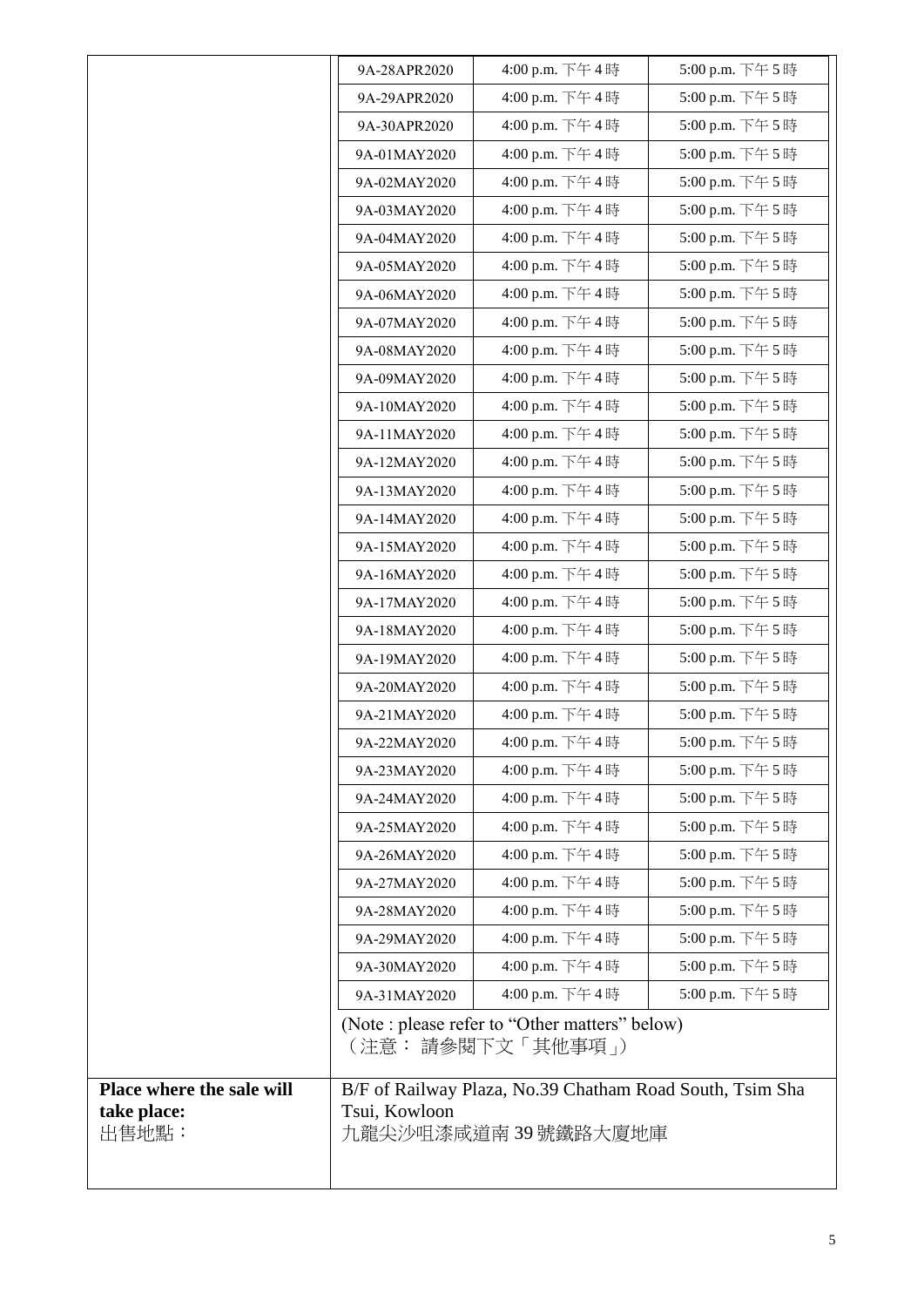**Description of the residential properties that will be offered to be sold:** 將提供出售的指明住宅物業的描述:

The following flat(s):

以下單位 :

## 9&10A

**The method to be used to determine the order of priority in which each of the persons interested in purchasing any of the specified residential properties may select the residential property that the person wishes to purchase:** 

將會使用何種方法,決定有意購買該等指明住宅物業的每名人士可揀選其意欲購買的住宅 物業的優先次序:

Subject to other matters, sale by tender - see details and particulars in the tender notices. Details and particulars in the tender notices under different Tender No. are different. 受制於其他事項,以招標方式出售 - 請參閱指明住宅物業的招標公告的細節和詳情。不同 招標號碼下招標公告的細節和詳情會有不同。

During the following periods, the tender notices and other relevant tender documents of the specified residential properties will be made available for collection free of charge at B/F, Railway Plaza, No.39 Chatham Road South, Tsim Sha Tsui, Kowloon:-

於以下時段,招標公告及其他有關招標文件可於九龍尖沙咀漆咸道南39號鐵路大廈地庫免 費領取:

| Tender No.<br>招標號碼 | Specified residential properties that will be<br>offered to be sold                                | Tender notice and other relevant tender documents<br>will be made available for collection during the<br>following periods<br>於以下時段,招標公告及<br>其他相關招標文件可供領取 |                                     |
|--------------------|----------------------------------------------------------------------------------------------------|-----------------------------------------------------------------------------------------------------------------------------------------------------------|-------------------------------------|
|                    | 將提供出售的指明住宅物業的數目                                                                                    | Date<br>(Day/Month/Year)<br>日期(日/月/年)                                                                                                                     | Time<br>時間                          |
| 9A-01MAR2020       | All the specified residential properties set out in<br>the Sales Arrangements<br>所有於銷售安排中列出的指明住宅物業 | 01/03/2020                                                                                                                                                | 3:00 p.m. to 5:00 p.m.<br>下午3時至下午5時 |
| 9A-02MAR2020       | All the available and remaining<br>specified properties<br>所有可供出售及餘下的指明住宅物業                        | 02/03/2020                                                                                                                                                | 3:00 p.m. to 5:00 p.m.<br>下午3時至下午5時 |
| 9A-03MAR2020       | All the available and remaining<br>specified properties<br>所有可供出售及餘下的指明住宅物業                        | 03/03/2020                                                                                                                                                | 3:00 p.m. to 5:00 p.m.<br>下午3時至下午5時 |
| 9A-04MAR2020       | All the available and remaining<br>specified properties<br>所有可供出售及餘下的指明住宅物業                        | 04/03/2020                                                                                                                                                | 3:00 p.m. to 5:00 p.m.<br>下午3時至下午5時 |
| 9A-05MAR2020       | All the available and remaining<br>specified properties<br>所有可供出售及餘下的指明住宅物業                        | 05/03/2020                                                                                                                                                | 3:00 p.m. to 5:00 p.m.<br>下午3時至下午5時 |
| 9A-06MAR2020       | All the available and remaining<br>specified properties<br>所有可供出售及餘下的指明住宅物業                        | 06/03/2020                                                                                                                                                | 3:00 p.m. to 5:00 p.m.<br>下午3時至下午5時 |
| 9A-07MAR2020       | All the available and remaining<br>specified properties<br>所有可供出售及餘下的指明住宅物業                        | 07/03/2020                                                                                                                                                | 3:00 p.m. to 5:00 p.m.<br>下午3時至下午5時 |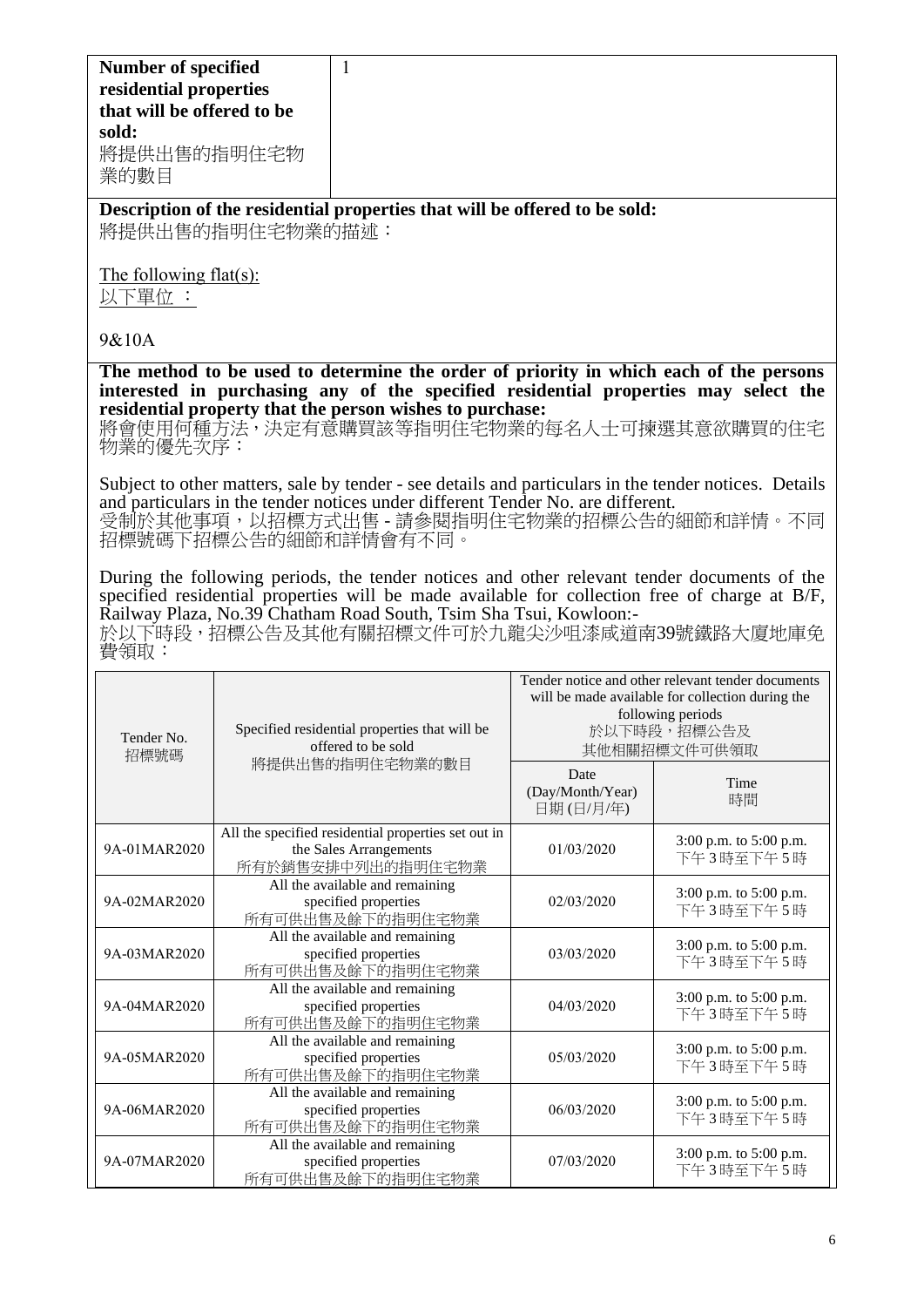| 9A-08MAR2020 | All the available and remaining<br>specified properties<br>所有可供出售及餘下的指明住宅物業 | 08/03/2020 | 3:00 p.m. to 5:00 p.m.<br>下午3時至下午5時 |
|--------------|-----------------------------------------------------------------------------|------------|-------------------------------------|
| 9A-09MAR2020 | All the available and remaining<br>specified properties<br>所有可供出售及餘下的指明住宅物業 | 09/03/2020 | 3:00 p.m. to 5:00 p.m.<br>下午3時至下午5時 |
| 9A-10MAR2020 | All the available and remaining<br>specified properties<br>所有可供出售及餘下的指明住宅物業 | 10/03/2020 | 3:00 p.m. to 5:00 p.m.<br>下午3時至下午5時 |
| 9A-11MAR2020 | All the available and remaining<br>specified properties<br>所有可供出售及餘下的指明住宅物業 | 11/03/2020 | 3:00 p.m. to 5:00 p.m.<br>下午3時至下午5時 |
| 9A-12MAR2020 | All the available and remaining<br>specified properties<br>所有可供出售及餘下的指明住宅物業 | 12/03/2020 | 3:00 p.m. to 5:00 p.m.<br>下午3時至下午5時 |
| 9A-13MAR2020 | All the available and remaining<br>specified properties<br>所有可供出售及餘下的指明住宅物業 | 13/03/2020 | 3:00 p.m. to 5:00 p.m.<br>下午3時至下午5時 |
| 9A-14MAR2020 | All the available and remaining<br>specified properties<br>所有可供出售及餘下的指明住宅物業 | 14/03/2020 | 3:00 p.m. to 5:00 p.m.<br>下午3時至下午5時 |
| 9A-15MAR2020 | All the available and remaining<br>specified properties<br>所有可供出售及餘下的指明住宅物業 | 15/03/2020 | 3:00 p.m. to 5:00 p.m.<br>下午3時至下午5時 |
| 9A-16MAR2020 | All the available and remaining<br>specified properties<br>所有可供出售及餘下的指明住宅物業 | 16/03/2020 | 3:00 p.m. to 5:00 p.m.<br>下午3時至下午5時 |
| 9A-17MAR2020 | All the available and remaining<br>specified properties<br>所有可供出售及餘下的指明住宅物業 | 17/03/2020 | 3:00 p.m. to 5:00 p.m.<br>下午3時至下午5時 |
| 9A-18MAR2020 | All the available and remaining<br>specified properties<br>所有可供出售及餘下的指明住宅物業 | 18/03/2020 | 3:00 p.m. to 5:00 p.m.<br>下午3時至下午5時 |
| 9A-19MAR2020 | All the available and remaining<br>specified properties<br>所有可供出售及餘下的指明住宅物業 | 19/03/2020 | 3:00 p.m. to 5:00 p.m.<br>下午3時至下午5時 |
| 9A-20MAR2020 | All the available and remaining<br>specified properties<br>所有可供出售及餘下的指明住宅物業 | 20/03/2020 | 3:00 p.m. to 5:00 p.m.<br>下午3時至下午5時 |
| 9A-21MAR2020 | All the available and remaining<br>specified properties<br>所有可供出售及餘下的指明住宅物業 | 21/03/2020 | 3:00 p.m. to 5:00 p.m.<br>下午3時至下午5時 |
| 9A-22MAR2020 | All the available and remaining<br>specified properties<br>所有可供出售及餘下的指明住宅物業 | 22/03/2020 | 3:00 p.m. to 5:00 p.m.<br>下午3時至下午5時 |
| 9A-23MAR2020 | All the available and remaining<br>specified properties<br>所有可供出售及餘下的指明住宅物業 | 23/03/2020 | 3:00 p.m. to 5:00 p.m.<br>下午3時至下午5時 |
| 9A-24MAR2020 | All the available and remaining<br>specified properties<br>所有可供出售及餘下的指明住宅物業 | 24/03/2020 | 3:00 p.m. to 5:00 p.m.<br>下午3時至下午5時 |
| 9A-25MAR2020 | All the available and remaining<br>specified properties<br>所有可供出售及餘下的指明住宅物業 | 25/03/2020 | 3:00 p.m. to 5:00 p.m.<br>下午3時至下午5時 |
| 9A-26MAR2020 | All the available and remaining<br>specified properties<br>所有可供出售及餘下的指明住宅物業 | 26/03/2020 | 3:00 p.m. to 5:00 p.m.<br>下午3時至下午5時 |
| 9A-27MAR2020 | All the available and remaining<br>specified properties<br>所有可供出售及餘下的指明住宅物業 | 27/03/2020 | 3:00 p.m. to 5:00 p.m.<br>下午3時至下午5時 |
| 9A-28MAR2020 | All the available and remaining<br>specified properties<br>所有可供出售及餘下的指明住宅物業 | 28/03/2020 | 3:00 p.m. to 5:00 p.m.<br>下午3時至下午5時 |
| 9A-29MAR2020 | All the available and remaining<br>specified properties<br>所有可供出售及餘下的指明住宅物業 | 29/03/2020 | 3:00 p.m. to 5:00 p.m.<br>下午3時至下午5時 |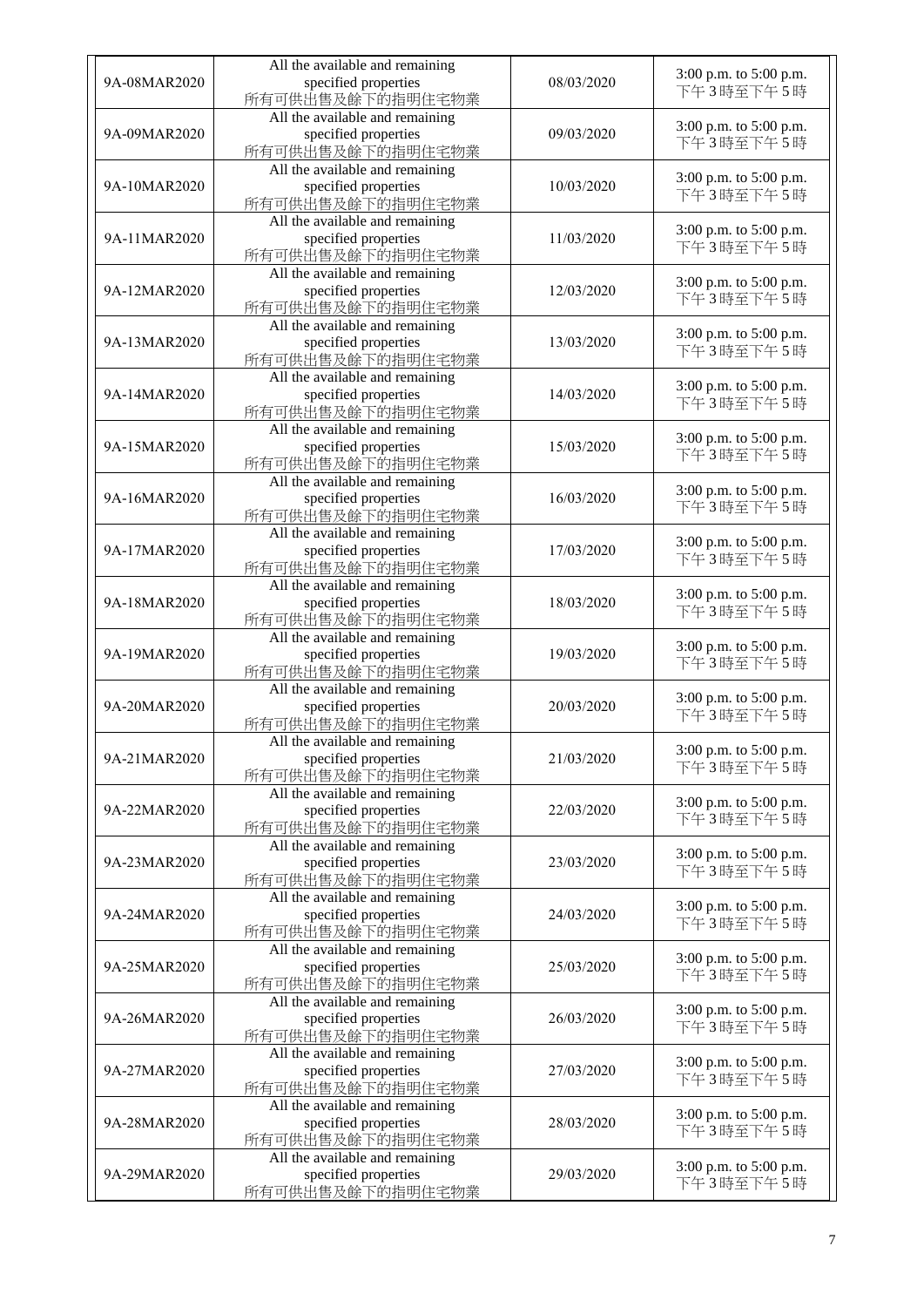| 9A-30MAR2020 | All the available and remaining<br>specified properties<br>所有可供出售及餘下的指明住宅物業 | 30/03/2020 | 3:00 p.m. to 5:00 p.m.<br>下午3時至下午5時 |
|--------------|-----------------------------------------------------------------------------|------------|-------------------------------------|
| 9A-31MAR2020 | All the available and remaining<br>specified properties<br>所有可供出售及餘下的指明住宅物業 | 31/03/2020 | 3:00 p.m. to 5:00 p.m.<br>下午3時至下午5時 |
| 9A-01APR2020 | All the available and remaining<br>specified properties<br>所有可供出售及餘下的指明住宅物業 | 01/04/2020 | 3:00 p.m. to 5:00 p.m.<br>下午3時至下午5時 |
| 9A-02APR2020 | All the available and remaining<br>specified properties<br>所有可供出售及餘下的指明住宅物業 | 02/04/2020 | 3:00 p.m. to 5:00 p.m.<br>下午3時至下午5時 |
| 9A-03APR2020 | All the available and remaining<br>specified properties<br>所有可供出售及餘下的指明住宅物業 | 03/04/2020 | 3:00 p.m. to 5:00 p.m.<br>下午3時至下午5時 |
| 9A-04APR2020 | All the available and remaining<br>specified properties<br>所有可供出售及餘下的指明住宅物業 | 04/04/2020 | 3:00 p.m. to 5:00 p.m.<br>下午3時至下午5時 |
| 9A-05APR2020 | All the available and remaining<br>specified properties<br>所有可供出售及餘下的指明住宅物業 | 05/04/2020 | 3:00 p.m. to 5:00 p.m.<br>下午3時至下午5時 |
| 9A-06APR2020 | All the available and remaining<br>specified properties<br>所有可供出售及餘下的指明住宅物業 | 06/04/2020 | 3:00 p.m. to 5:00 p.m.<br>下午3時至下午5時 |
| 9A-07APR2020 | All the available and remaining<br>specified properties<br>所有可供出售及餘下的指明住宅物業 | 07/04/2020 | 3:00 p.m. to 5:00 p.m.<br>下午3時至下午5時 |
| 9A-08APR2020 | All the available and remaining<br>specified properties<br>所有可供出售及餘下的指明住宅物業 | 08/04/2020 | 3:00 p.m. to 5:00 p.m.<br>下午3時至下午5時 |
| 9A-09APR2020 | All the available and remaining<br>specified properties<br>所有可供出售及餘下的指明住宅物業 | 09/04/2020 | 3:00 p.m. to 5:00 p.m.<br>下午3時至下午5時 |
| 9A-10APR2020 | All the available and remaining<br>specified properties<br>所有可供出售及餘下的指明住宅物業 | 10/04/2020 | 3:00 p.m. to 5:00 p.m.<br>下午3時至下午5時 |
| 9A-11APR2020 | All the available and remaining<br>specified properties<br>所有可供出售及餘下的指明住宅物業 | 11/04/2020 | 3:00 p.m. to 5:00 p.m.<br>下午3時至下午5時 |
| 9A-12APR2020 | All the available and remaining<br>specified properties<br>所有可供出售及餘下的指明住宅物業 | 12/04/2020 | 3:00 p.m. to 5:00 p.m.<br>下午3時至下午5時 |
| 9A-13APR2020 | All the available and remaining<br>specified properties<br>所有可供出售及餘下的指明住宅物業 | 13/04/2020 | 3:00 p.m. to 5:00 p.m.<br>下午3時至下午5時 |
| 9A-14APR2020 | All the available and remaining<br>specified properties<br>所有可供出售及餘下的指明住宅物業 | 14/04/2020 | 3:00 p.m. to 5:00 p.m.<br>下午3時至下午5時 |
| 9A-15APR2020 | All the available and remaining<br>specified properties<br>所有可供出售及餘下的指明住宅物業 | 15/04/2020 | 3:00 p.m. to 5:00 p.m.<br>下午3時至下午5時 |
| 9A-16APR2020 | All the available and remaining<br>specified properties<br>所有可供出售及餘下的指明住宅物業 | 16/04/2020 | 3:00 p.m. to 5:00 p.m.<br>下午3時至下午5時 |
| 9A-17APR2020 | All the available and remaining<br>specified properties<br>所有可供出售及餘下的指明住宅物業 | 17/04/2020 | 3:00 p.m. to 5:00 p.m.<br>下午3時至下午5時 |
| 9A-18APR2020 | All the available and remaining<br>specified properties<br>所有可供出售及餘下的指明住宅物業 | 18/04/2020 | 3:00 p.m. to 5:00 p.m.<br>下午3時至下午5時 |
| 9A-19APR2020 | All the available and remaining<br>specified properties<br>所有可供出售及餘下的指明住宅物業 | 19/04/2020 | 3:00 p.m. to 5:00 p.m.<br>下午3時至下午5時 |
| 9A-20APR2020 | All the available and remaining<br>specified properties<br>所有可供出售及餘下的指明住宅物業 | 20/04/2020 | 3:00 p.m. to 5:00 p.m.<br>下午3時至下午5時 |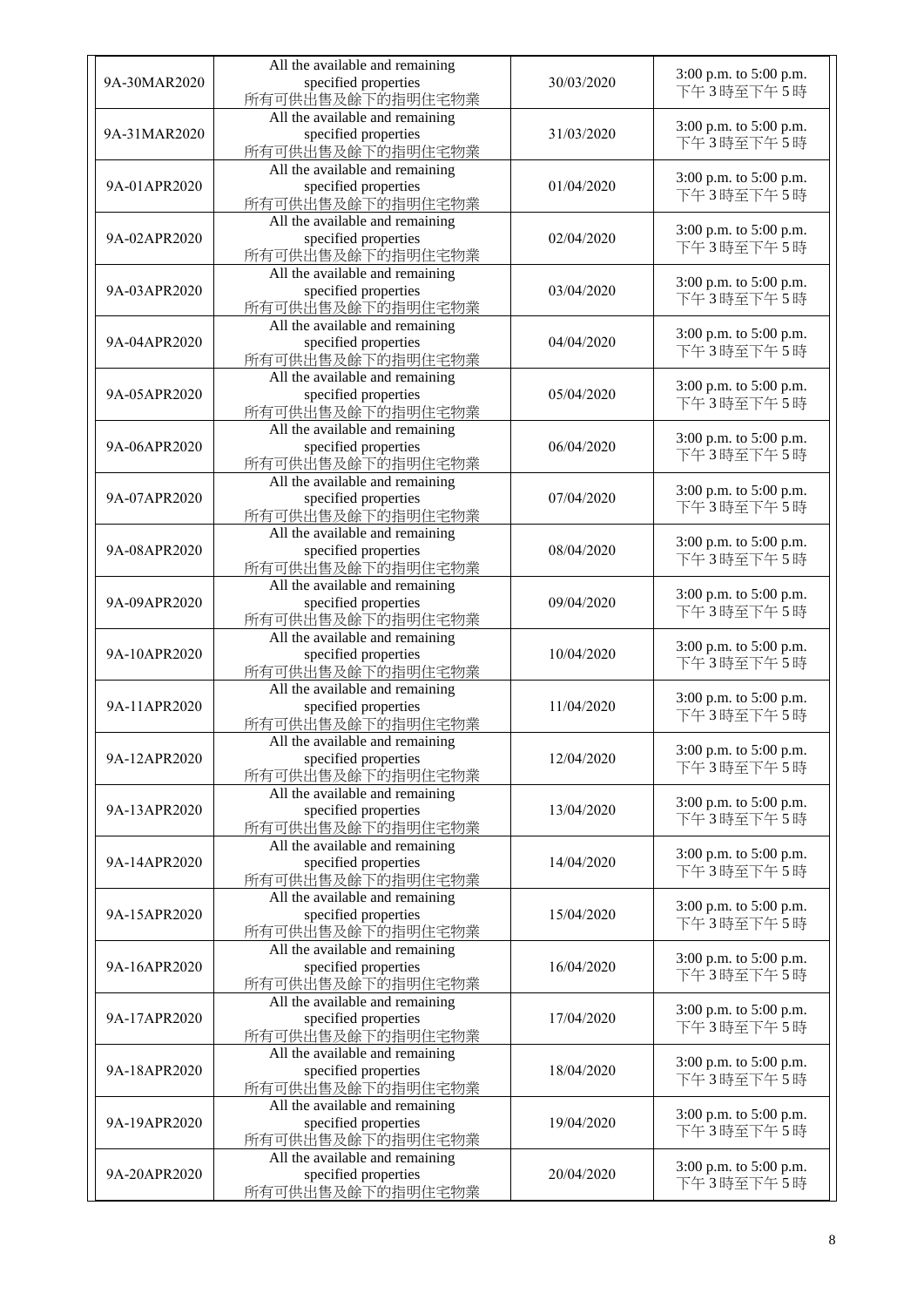| 9A-21APR2020 | All the available and remaining<br>specified properties<br>所有可供出售及餘下的指明住宅物業 | 21/04/2020 | 3:00 p.m. to 5:00 p.m.<br>下午3時至下午5時 |
|--------------|-----------------------------------------------------------------------------|------------|-------------------------------------|
| 9A-22APR2020 | All the available and remaining<br>specified properties<br>所有可供出售及餘下的指明住宅物業 | 22/04/2020 | 3:00 p.m. to 5:00 p.m.<br>下午3時至下午5時 |
| 9A-23APR2020 | All the available and remaining<br>specified properties<br>所有可供出售及餘下的指明住宅物業 | 23/04/2020 | 3:00 p.m. to 5:00 p.m.<br>下午3時至下午5時 |
| 9A-24APR2020 | All the available and remaining<br>specified properties<br>所有可供出售及餘下的指明住宅物業 | 24/04/2020 | 3:00 p.m. to 5:00 p.m.<br>下午3時至下午5時 |
| 9A-25APR2020 | All the available and remaining<br>specified properties<br>所有可供出售及餘下的指明住宅物業 | 25/04/2020 | 3:00 p.m. to 5:00 p.m.<br>下午3時至下午5時 |
| 9A-26APR2020 | All the available and remaining<br>specified properties<br>所有可供出售及餘下的指明住宅物業 | 26/04/2020 | 3:00 p.m. to 5:00 p.m.<br>下午3時至下午5時 |
| 9A-27APR2020 | All the available and remaining<br>specified properties<br>所有可供出售及餘下的指明住宅物業 | 27/04/2020 | 3:00 p.m. to 5:00 p.m.<br>下午3時至下午5時 |
| 9A-28APR2020 | All the available and remaining<br>specified properties<br>所有可供出售及餘下的指明住宅物業 | 28/04/2020 | 3:00 p.m. to 5:00 p.m.<br>下午3時至下午5時 |
| 9A-29APR2020 | All the available and remaining<br>specified properties<br>所有可供出售及餘下的指明住宅物業 | 29/04/2020 | 3:00 p.m. to 5:00 p.m.<br>下午3時至下午5時 |
| 9A-30APR2020 | All the available and remaining<br>specified properties<br>所有可供出售及餘下的指明住宅物業 | 30/04/2020 | 3:00 p.m. to 5:00 p.m.<br>下午3時至下午5時 |
| 9A-01MAY2020 | All the available and remaining<br>specified properties<br>所有可供出售及餘下的指明住宅物業 | 01/05/2020 | 3:00 p.m. to 5:00 p.m.<br>下午3時至下午5時 |
| 9A-02MAY2020 | All the available and remaining<br>specified properties<br>所有可供出售及餘下的指明住宅物業 | 02/05/2020 | 3:00 p.m. to 5:00 p.m.<br>下午3時至下午5時 |
| 9A-03MAY2020 | All the available and remaining<br>specified properties<br>所有可供出售及餘下的指明住宅物業 | 03/05/2020 | 3:00 p.m. to 5:00 p.m.<br>下午3時至下午5時 |
| 9A-04MAY2020 | All the available and remaining<br>specified properties<br>所有可供出售及餘下的指明住宅物業 | 04/05/2020 | 3:00 p.m. to 5:00 p.m.<br>下午3時至下午5時 |
| 9A-05MAY2020 | All the available and remaining<br>specified properties<br>所有可供出售及餘下的指明住宅物業 | 05/05/2020 | 3:00 p.m. to 5:00 p.m.<br>下午3時至下午5時 |
| 9A-06MAY2020 | All the available and remaining<br>specified properties<br>所有可供出售及餘下的指明住宅物業 | 06/05/2020 | 3:00 p.m. to 5:00 p.m.<br>下午3時至下午5時 |
| 9A-07MAY2020 | All the available and remaining<br>specified properties<br>所有可供出售及餘下的指明住宅物業 | 07/05/2020 | 3:00 p.m. to 5:00 p.m.<br>下午3時至下午5時 |
| 9A-08MAY2020 | All the available and remaining<br>specified properties<br>所有可供出售及餘下的指明住宅物業 | 08/05/2020 | 3:00 p.m. to 5:00 p.m.<br>下午3時至下午5時 |
| 9A-09MAY2020 | All the available and remaining<br>specified properties<br>所有可供出售及餘下的指明住宅物業 | 09/05/2020 | 3:00 p.m. to 5:00 p.m.<br>下午3時至下午5時 |
| 9A-10MAY2020 | All the available and remaining<br>specified properties<br>所有可供出售及餘下的指明住宅物業 | 10/05/2020 | 3:00 p.m. to 5:00 p.m.<br>下午3時至下午5時 |
| 9A-11MAY2020 | All the available and remaining<br>specified properties<br>所有可供出售及餘下的指明住宅物業 | 11/05/2020 | 3:00 p.m. to 5:00 p.m.<br>下午3時至下午5時 |
| 9A-12MAY2020 | All the available and remaining<br>specified properties<br>所有可供出售及餘下的指明住宅物業 | 12/05/2020 | 3:00 p.m. to 5:00 p.m.<br>下午3時至下午5時 |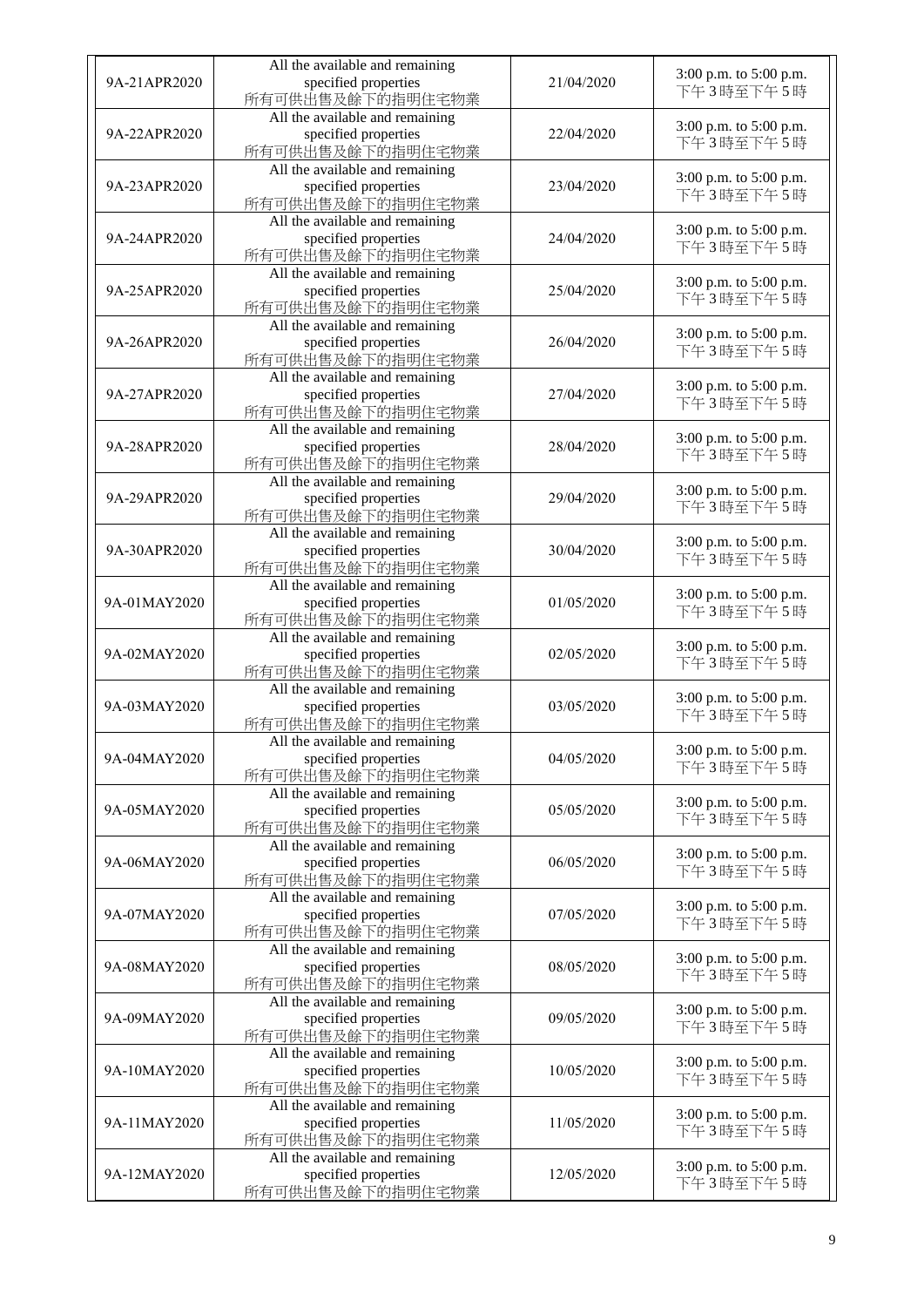|              | All the available and remaining                                             |            |                                     |
|--------------|-----------------------------------------------------------------------------|------------|-------------------------------------|
| 9A-13MAY2020 | specified properties<br>所有可供出售及餘下的指明住宅物業                                    | 13/05/2020 | 3:00 p.m. to 5:00 p.m.<br>下午3時至下午5時 |
| 9A-14MAY2020 | All the available and remaining<br>specified properties<br>所有可供出售及餘下的指明住宅物業 | 14/05/2020 | 3:00 p.m. to 5:00 p.m.<br>下午3時至下午5時 |
| 9A-15MAY2020 | All the available and remaining<br>specified properties<br>所有可供出售及餘下的指明住宅物業 | 15/05/2020 | 3:00 p.m. to 5:00 p.m.<br>下午3時至下午5時 |
| 9A-16MAY2020 | All the available and remaining<br>specified properties<br>所有可供出售及餘下的指明住宅物業 | 16/05/2020 | 3:00 p.m. to 5:00 p.m.<br>下午3時至下午5時 |
| 9A-17MAY2020 | All the available and remaining<br>specified properties<br>所有可供出售及餘下的指明住宅物業 | 17/05/2020 | 3:00 p.m. to 5:00 p.m.<br>下午3時至下午5時 |
| 9A-18MAY2020 | All the available and remaining<br>specified properties<br>所有可供出售及餘下的指明住宅物業 | 18/05/2020 | 3:00 p.m. to 5:00 p.m.<br>下午3時至下午5時 |
| 9A-19MAY2020 | All the available and remaining<br>specified properties<br>所有可供出售及餘下的指明住宅物業 | 19/05/2020 | 3:00 p.m. to 5:00 p.m.<br>下午3時至下午5時 |
| 9A-20MAY2020 | All the available and remaining<br>specified properties<br>所有可供出售及餘下的指明住宅物業 | 20/05/2020 | 3:00 p.m. to 5:00 p.m.<br>下午3時至下午5時 |
| 9A-21MAY2020 | All the available and remaining<br>specified properties<br>所有可供出售及餘下的指明住宅物業 | 21/05/2020 | 3:00 p.m. to 5:00 p.m.<br>下午3時至下午5時 |
| 9A-22MAY2020 | All the available and remaining<br>specified properties<br>所有可供出售及餘下的指明住宅物業 | 22/05/2020 | 3:00 p.m. to 5:00 p.m.<br>下午3時至下午5時 |
| 9A-23MAY2020 | All the available and remaining<br>specified properties<br>所有可供出售及餘下的指明住宅物業 | 23/05/2020 | 3:00 p.m. to 5:00 p.m.<br>下午3時至下午5時 |
| 9A-24MAY2020 | All the available and remaining<br>specified properties<br>所有可供出售及餘下的指明住宅物業 | 24/05/2020 | 3:00 p.m. to 5:00 p.m.<br>下午3時至下午5時 |
| 9A-25MAY2020 | All the available and remaining<br>specified properties<br>所有可供出售及餘下的指明住宅物業 | 25/05/2020 | 3:00 p.m. to 5:00 p.m.<br>下午3時至下午5時 |
| 9A-26MAY2020 | All the available and remaining<br>specified properties<br>所有可供出售及餘下的指明住宅物業 | 26/05/2020 | 3:00 p.m. to 5:00 p.m.<br>下午3時至下午5時 |
| 9A-27MAY2020 | All the available and remaining<br>specified properties<br>所有可供出售及餘下的指明住宅物業 | 27/05/2020 | 3:00 p.m. to 5:00 p.m.<br>下午3時至下午5時 |
| 9A-28MAY2020 | All the available and remaining<br>specified properties<br>所有可供出售及餘下的指明住宅物業 | 28/05/2020 | 3:00 p.m. to 5:00 p.m.<br>下午3時至下午5時 |
| 9A-29MAY2020 | All the available and remaining<br>specified properties<br>所有可供出售及餘下的指明住宅物業 | 29/05/2020 | 3:00 p.m. to 5:00 p.m.<br>下午3時至下午5時 |
| 9A-30MAY2020 | All the available and remaining<br>specified properties<br>所有可供出售及餘下的指明住宅物業 | 30/05/2020 | 3:00 p.m. to 5:00 p.m.<br>下午3時至下午5時 |
| 9A-31MAY2020 | All the available and remaining<br>specified properties<br>所有可供出售及餘下的指明住宅物業 | 31/05/2020 | 3:00 p.m. to 5:00 p.m.<br>下午3時至下午5時 |